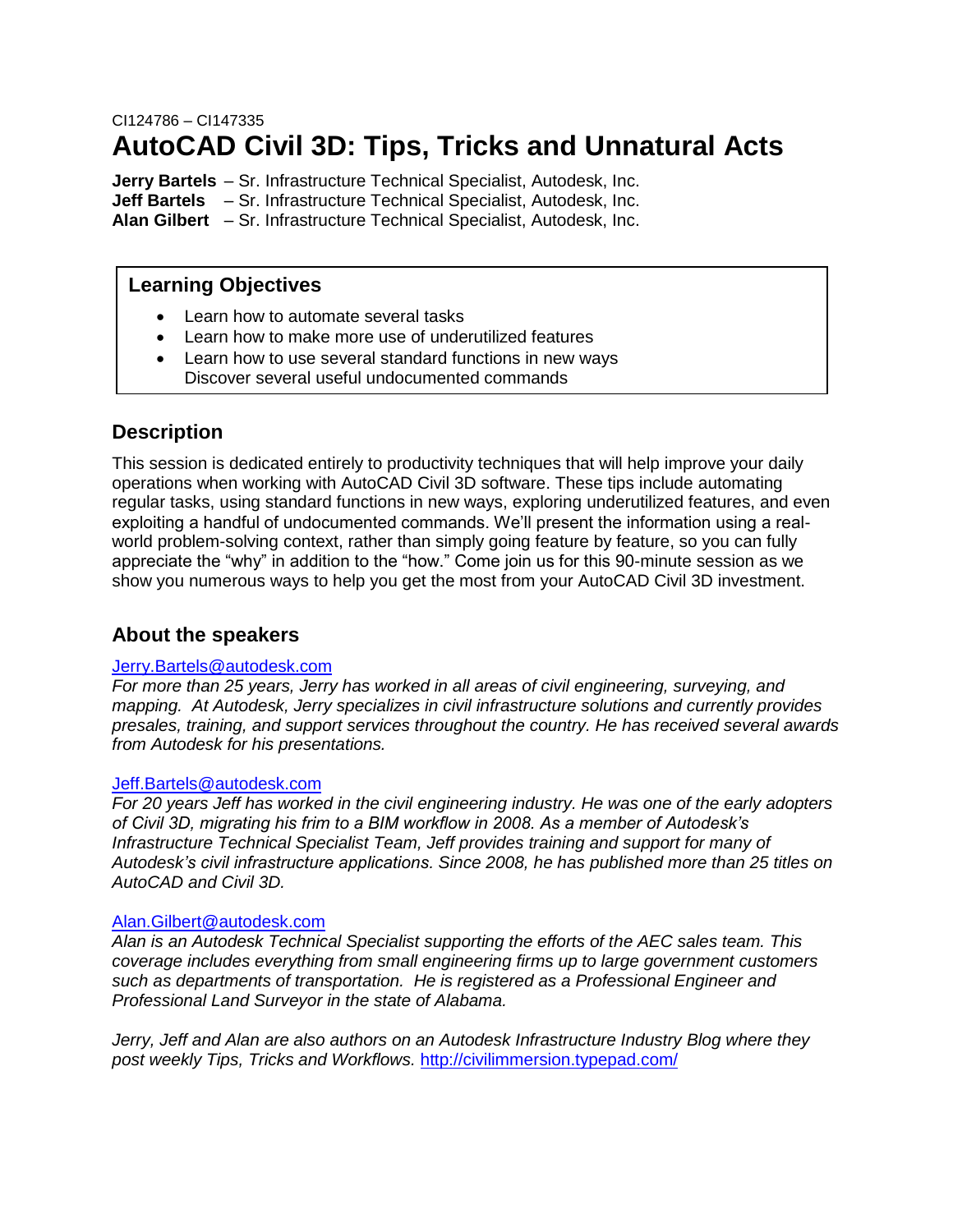# **Tool for Tuesday: [GeographicLocation](http://civilimmersion.typepad.com/civil_immersion/2017/05/tool-for-tuesday-geographiclocation.html)**

You can get there from here!!

Have you ever wanted to find a location in your model using a property address? I know I have. For example, I'm going to start working on a project and I have its address. I also have access to tons of aerial imagery within Civil 3D that I would love to start reviewing for my project site and its surrounding area. The problem is that Civil 3D works off of coordinates and not addresses. I can set the correct coordinate projection but have found it hard to quickly locate my proposed project site.

So what do I do…. I go to Google Earth and find the site by address. From there, I review the imagery but I can't really start doing too much because that work needs to be done in Civil 3D. So I look for ways to jump from one environment to the other. (And I have seen some pretty creative workflows over the years. :) )

If only an interface existed in Civil 3D where we could find a location based on a simple property address.

The exciting news is that the interface we need already exists in Civil 3D!!! We just need to exploit AutoCAD's "GeographicLocation" tool.

GeoGRAPHICLOCATION Set location from [Map File]<Map>:

Check out the video below to see how it works.



<https://www.youtube.com/watch?v=uzA9lOH2PmM>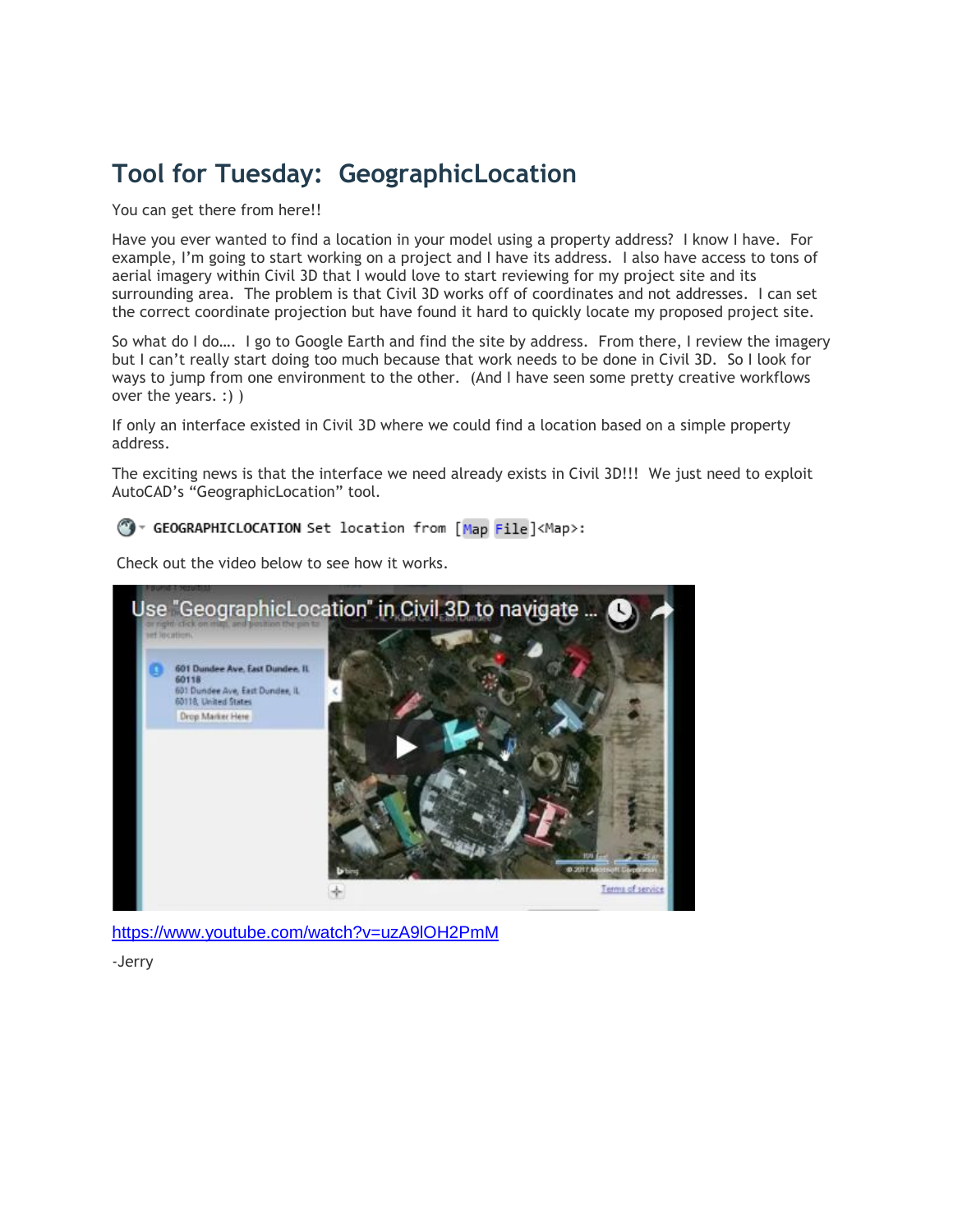# **Tool for Tuesday: Draw3DEntityProfile**



Ok, today's tool is really more of a "feature of a workflow" than it is an official tool. :)

Having said this, it helps us do a really cool thing. Create a section style view from Point Objects!!

Some background…

For years, field crews have collected points

in a linear fashion to represent cross sections of swales, ditches, roads… Having said this, once the points were brought into Civil 3D, we see only points. If we wanted to see a cross sectional representation of even a single row of points, we needed to create a surface, alignment, profile view…. In short, I for one was always looking for an easier way to quickly visualize my point information.

Today is that day!!

There is a little known option of the Feature Line Elevation Editor that will do exactly what we want. (Create a section type view without having to build a Surface)

You simply connect the points together that represent your section using a 3D polyline, convert that polyline into a Feature line and display a Quick Profile of the Feature Line using the Draw3DEntityProfile option of the Feature Line Elevation Editor dialog box. (Takes longer to read than do!! :) )

Check out the video below to see how it works.



<https://www.youtube.com/watch?v=U9jmJtfDLSE>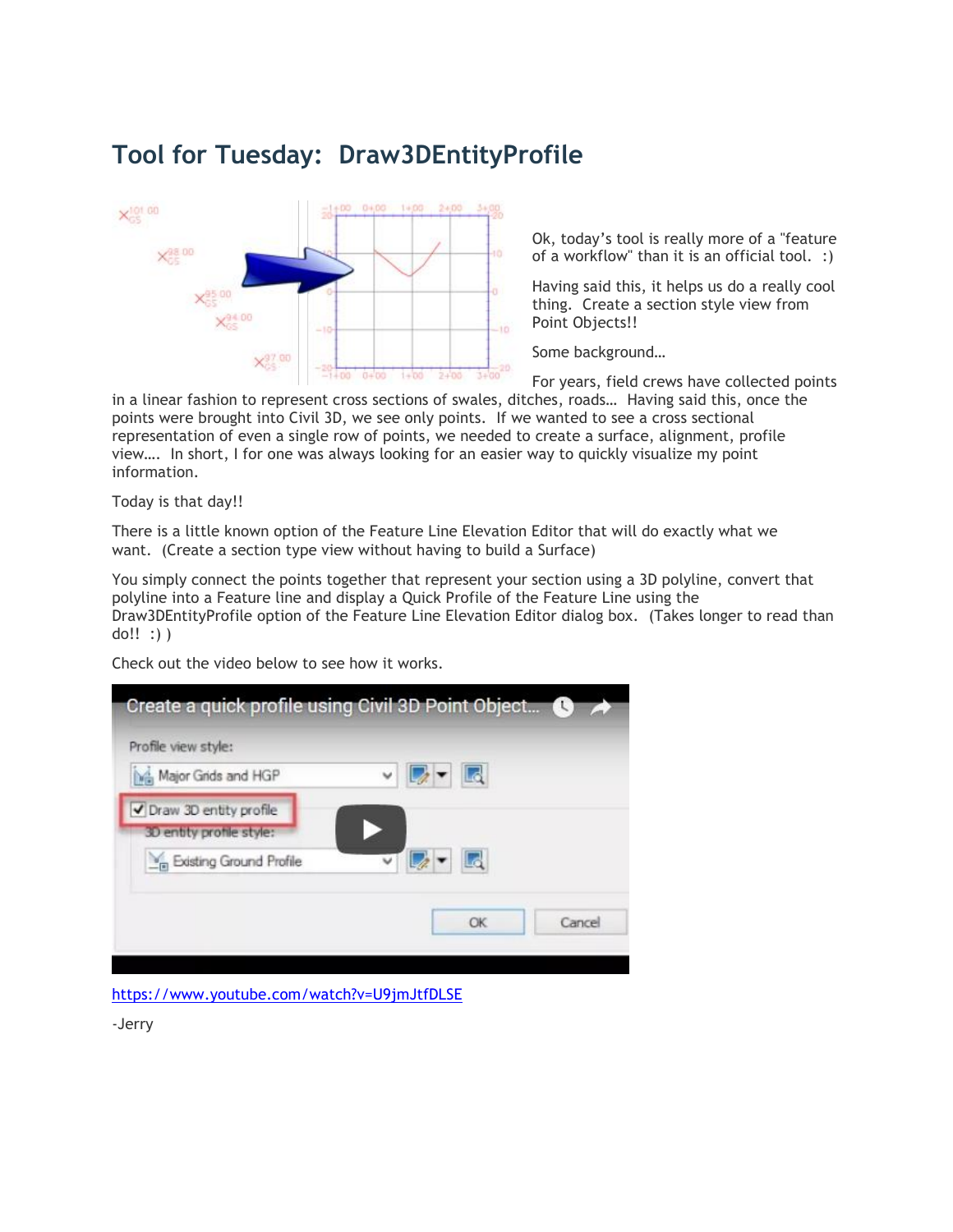# **Tool for Tuesday: LineworkTrim & LineworkDivide**



Today is a special day! Not only do we have two tools for Tuesday but they are undocumented commands. (At least as it relates to Civil 3D :) )

Being equipped with these tools extends your abilities when it comes to working with AutoCAD Blocks.

Let me set the stage…

From the beginning of time, there are just some things you cannot do with AutoCAD Blocks. For example Trim. If you try and Trim a Block, it is simply ignored.

Additionally, you cannot break a Block into two pieces. (Sure you can explode them but then the entire Block returns to numerous native AutoCAD entities)

You might be thinking, where would this be helpful? I thought the same thing too because I had never really considered the possibilities. Working with Blocks in this way

was never really something I had ever thought about because it violated my understanding of all that is good in the AutoCAD universe. :)

In short, these tools can be helpful in a number of situations from creating exhibits, creating details or even creating a Model Space representation of a Paperspace viewport. As my mind slowly expands to accept this new reality, I'm finding more uses for them every day.

Check out the video below to see how they work.



<https://www.youtube.com/watch?v=b2L7CHYI51k>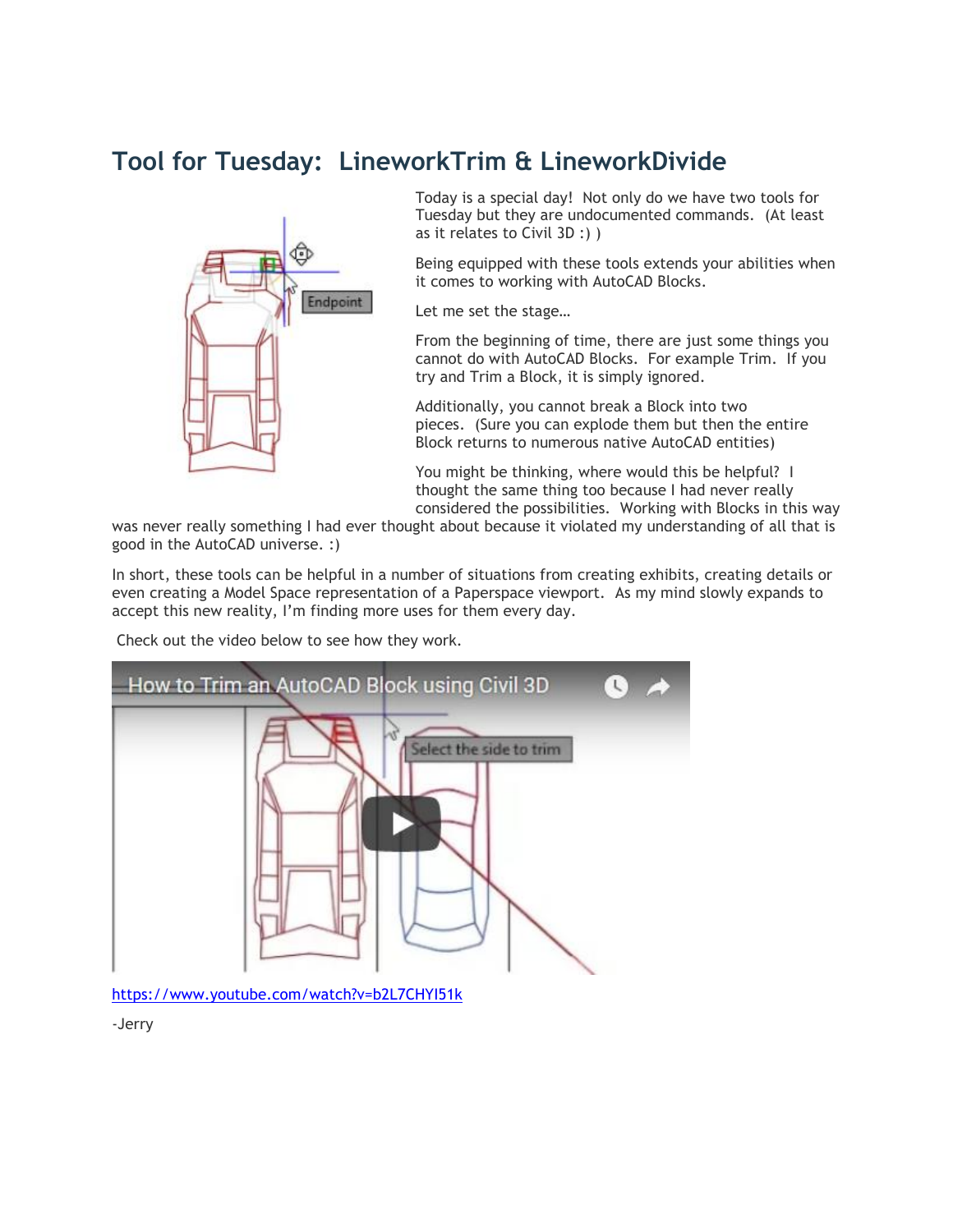# **Tool for Tuesday: AECCREPORTPOINTPROX**

Today's tool is all about QA/QC as it relates to our Civil 3D Point Objects.

In short, having duplicate Points or Points in very close proximity to each other can indicate a problem especially when the Points represent existing conditions.

Maybe the same object was collected from different setups and their elevations vary more than an acceptable amount. Maybe Points were inadvertently inserted multiple times into the same model. Maybe the redundant information is causing issues with Surface triangulation…

There are many reasons why duplicate (or nearly duplicate) Points should be identified and evaluated.



Unfortunately, until recently, there was not an easy way for us to identify these Points.

In Civil 3D 2016 there was a Transportation Extension module that was released mid-year. This module contained an AECCREPORTPOINTPROX tool designed specifically to evaluate our Points and generate a report of any Points that fell within our user defined proximity tolerance. This report could then be used to go back and evaluate the affected Points and determine if any resolution was required.

#### Very cool!!

I know what you are thinking… Where do I get my hands on this Transportation Extension so I can try it out. In short, if you have Civil 3D 2018, you already have it!! The Transportation Extension tools have been rolled into the "out of the box" Civil 3D installation.

Check out the video below to see where to find it and how it works.

| Search Drawing or Survey Database       |              | Point Filters |                |                                     |                                                 |
|-----------------------------------------|--------------|---------------|----------------|-------------------------------------|-------------------------------------------------|
| Point Name                              |              |               | Area:          |                                     |                                                 |
|                                         |              |               |                |                                     | Select Figure / Parcel / Clobed Polyline Area > |
| $\blacktriangledown$ Raw Description(s) |              |               |                | er-Defined Property Classification: |                                                 |
| EBP                                     |              |               |                |                                     | w.                                              |
|                                         | From:        | To:           | Property Name: |                                     | Property Value(s):                              |
| Elevation Range:                        |              |               |                |                                     |                                                 |
|                                         |              |               |                | <b>Apply Point Filters</b>          |                                                 |
| Proximate Points Found.                 |              |               |                |                                     |                                                 |
| Point Number                            | Closest Pt # | Northing      | Easting        | Elevation                           | Raw Description                                 |
|                                         | 10865        | 1853569 0340  | 957474.3290    | 703.16                              | EBP                                             |

<https://www.youtube.com/watch?v=S8CCcuiP5rQ>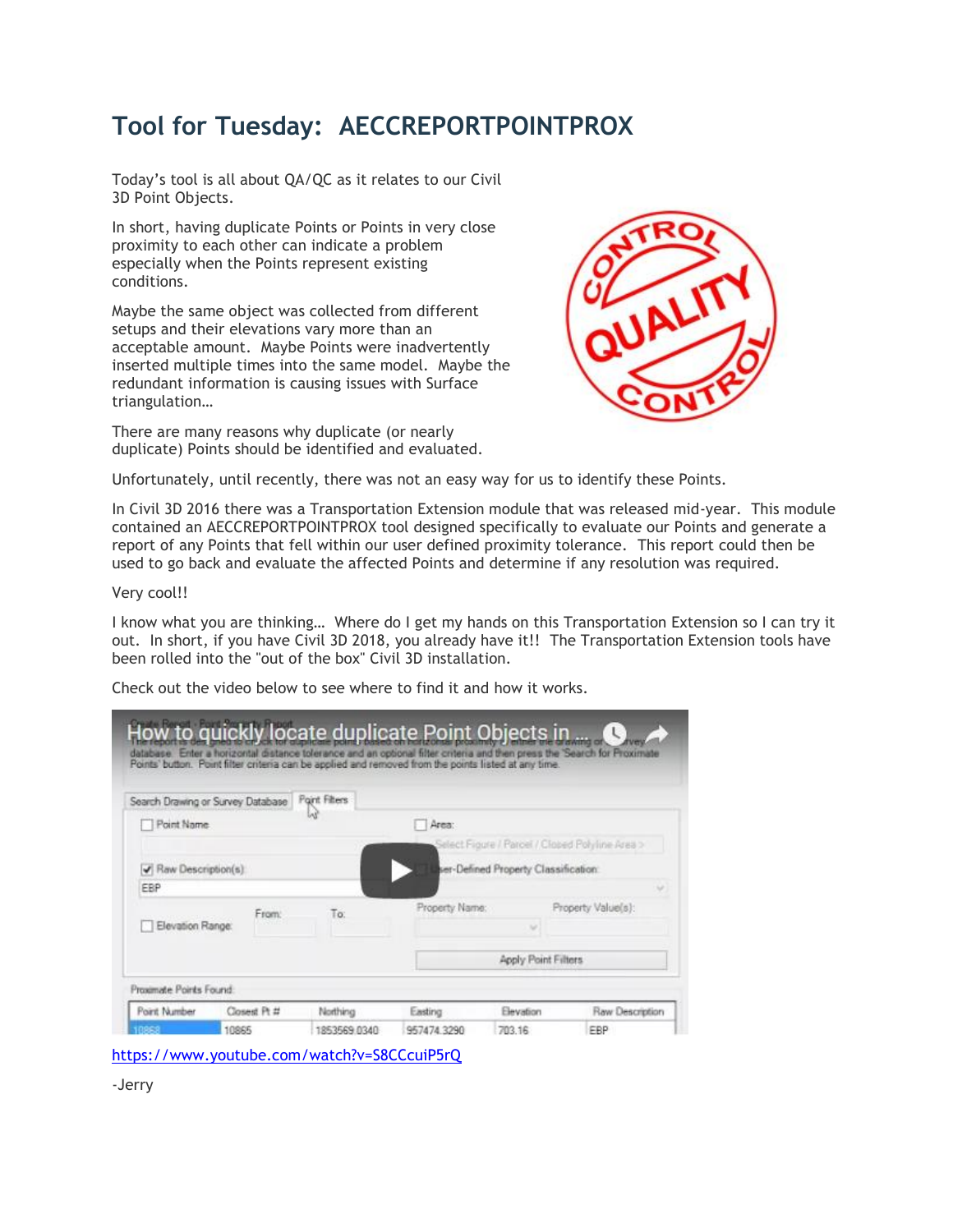# **Tool for Tuesday: Delete Duplicate Points**

It's like Ketchup, more isn't better. :)

Today's installment definitely falls into the "strategy" container.

I created this one because I am often asked for ways to deal with duplicate Points. In last week's Blog Post we looked at a tool that can identify and list duplicate Point objects in a report. (AECCREPORTPOINTPROX)

The challenge remains that the user is left with a report which still requires them to address each duplicate Point situation manually. (At the end of the day, [this is truly](http://civilimmersion.typepad.com/.a/6a01b8d19bce96970c01bb09d0c89b970d-pi)  the best and safest way!!)

Having said this, what if we already know what caused the problem? For example, someone inadvertently inserted the same Points into our model multiple times. In this instance, manually deleting all of the duplicates can be tedious and time consuming.

Because this is a common issue that folks are faced with, numerous strategies exist on how best to resolve it.

So today, I created a video that walks through what I do.

Note: It requires both Civil 3D and some simple Excel.

As I go through the workflow, I try and do it in a logical order from a complete removal and replacements of the Points, to a more surgical approach to the point removal, to a non-destructive approach where the duplicate Points are simply hidden.

Check out the video below to see how it works.



<https://www.youtube.com/watch?v=E9MbWs6eoVI>

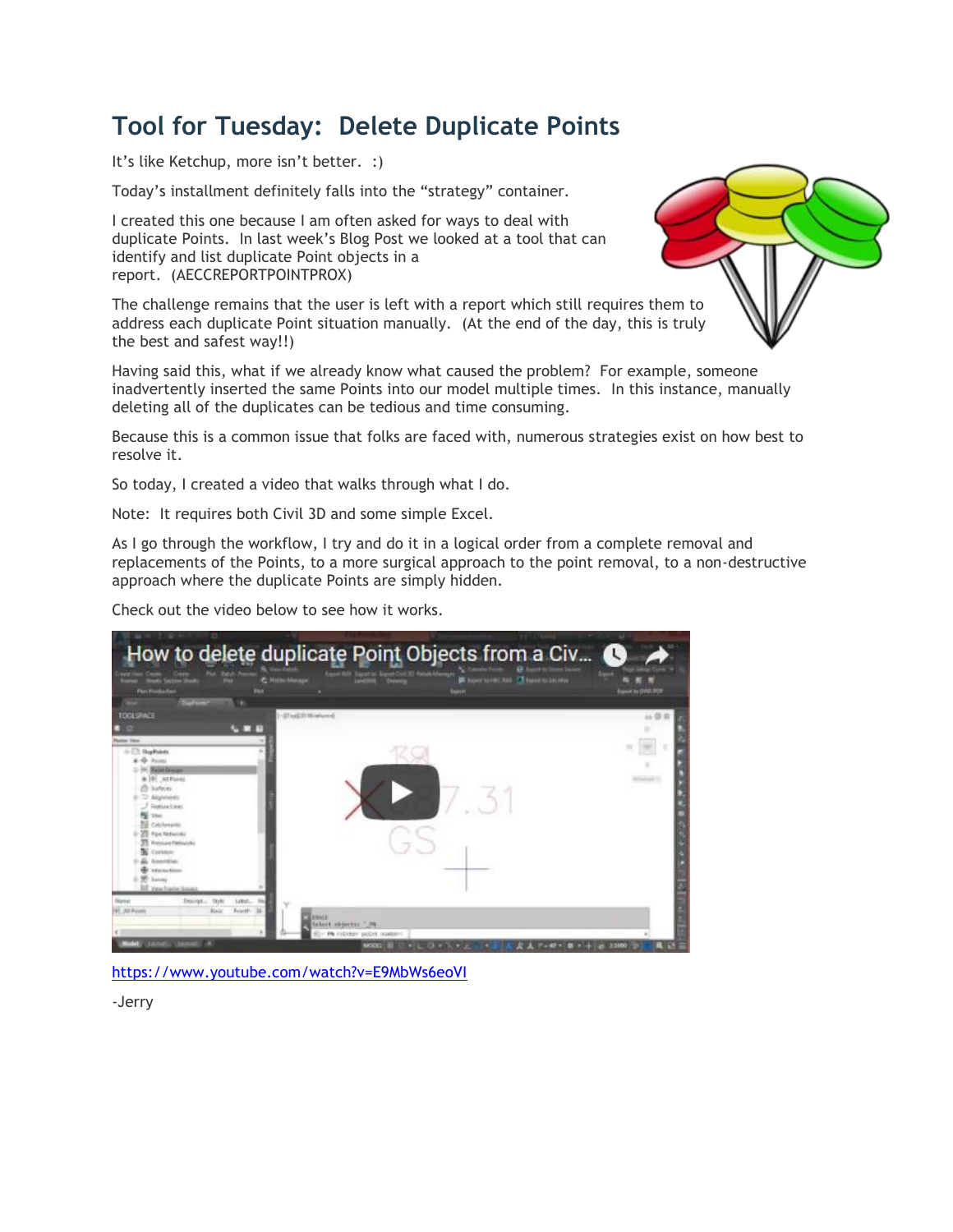## **Tool for Tuesday: ShowCT**



Today's tool is all about tracking your coordinate position in real-time.

For those folks that have used Autodesk software for a number of years, you may remember a coordinate tracking utility in Land Desktop. Essentially, it was a tool that would display the X,Y,Z position of your crosshairs in real-time as you moved around the screen. The Z elevation came from the current surface. (Remember when we used to have to assign which surface was current? :) )

Whether you remember the old tool or not, this functionality is also available in Civil 3D including some improvements!

Not only can we track coordinates in real-time, but we can also capture them, edit them and pass them on to be used in future commands.

Check out the video below to see how the ShowCT tool works.

| 1004817.5487                          | 1980174.3971 | 852.6481 |
|---------------------------------------|--------------|----------|
|                                       |              |          |
| Surfa <sub>l</sub> Send X, Y to comma |              |          |
|                                       |              |          |
| P <sub>łot</sub>                      |              |          |
| Coordinate capture keys:              |              |          |
|                                       |              |          |

<https://www.youtube.com/watch?v=HFZ5JHWbB2c>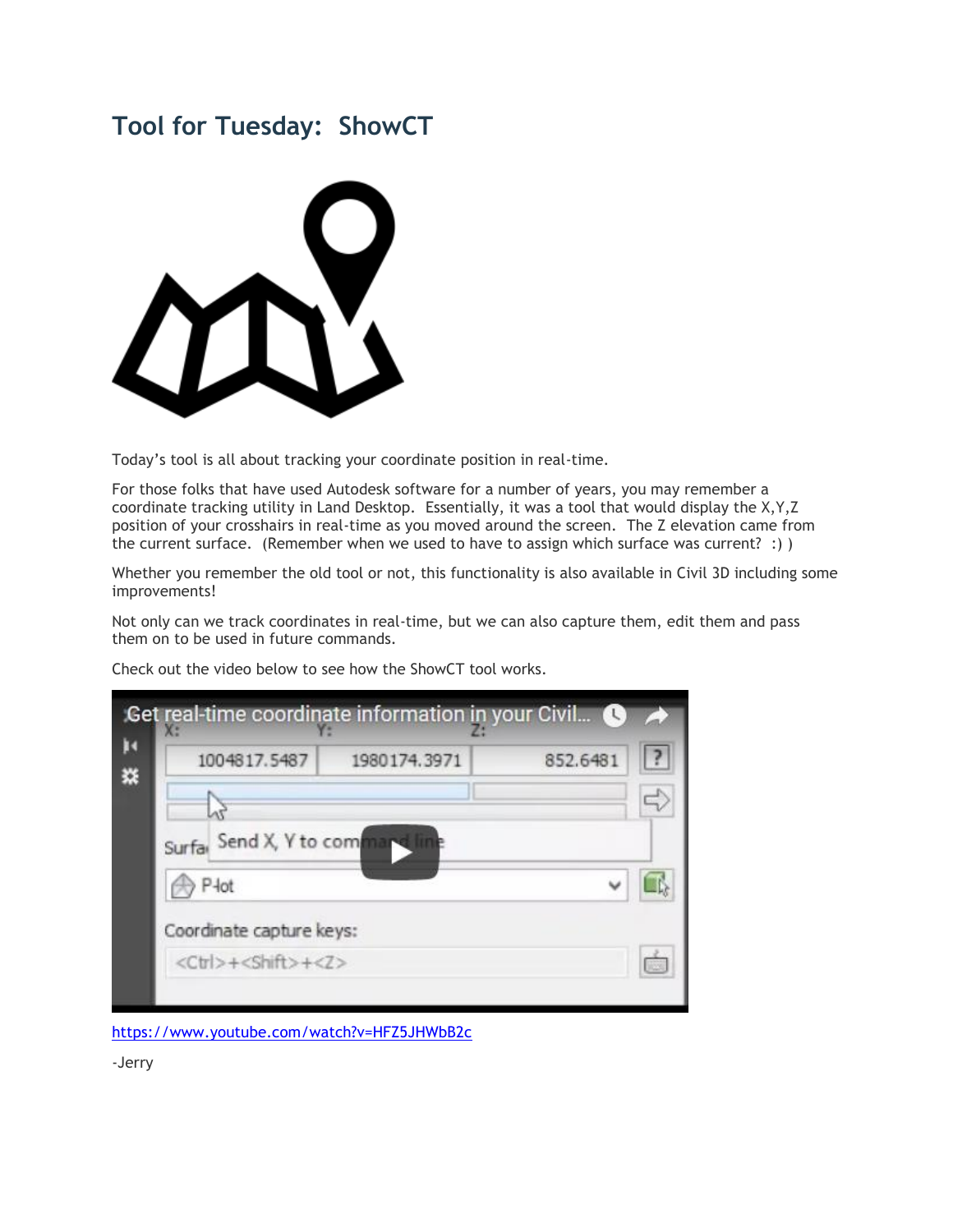# **Finish Strong Friday: "The Disappearing Curb" - Using Offset Assemblies for Perpendicularity**

For this week's post, I decided to pull out a crowd favorite from my previous blog and share on Civil Immersion.

The problem is simple: how can I model a curb and gutter shape around a curb return that maintains perpendicular to the return instead of the baseline horizontal alignment. The answers are many: intersection wizard, manually building your own "intersection wizard-like" regions, multiple corridors, or grading objects. I'm sure there are more, but you get the point. Offset Assemblies give us an additional option and allow us to model a simple intersection in a single corridor region. You need an alignment to control the horizontal of the Offset Assembly object-which isn't a problem since you will generally have the curb return geometry. The trick is controlling the vertical position of the Offset Assembly...



Check out the video below to see this workflow in action.

[https://www.youtube.com/watch?v=V3l55BuKP\\_8&t=409s](https://www.youtube.com/watch?v=V3l55BuKP_8&t=409s)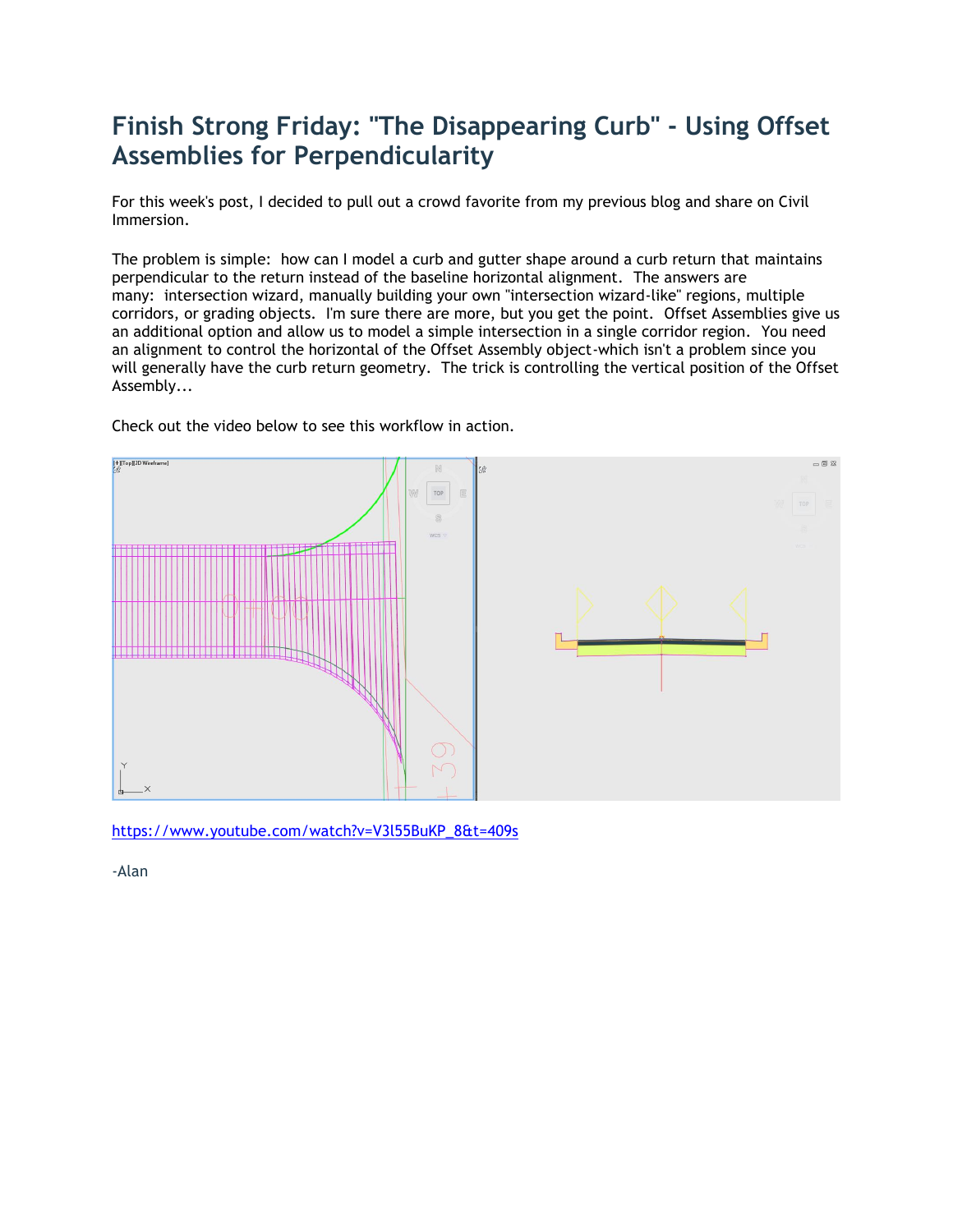# **Finish Strong Friday: Finding Last Surface Intersection with Subassembly Composer**

I was recently asked how one could create a subassembly that would automatically find the last possible intersecting point on a particular surface target along a given slope. The use case was shoring slopes and computing resulting quantities on things like earthen channels and mines. Thanks to Auxiliary Points in Subassembly Composer (which I call ghost points), we can accomplish this without too much trouble.



Check out the video below to see this technique in action.

<https://www.youtube.com/watch?v=hUqrQhkHD5g&t=2s>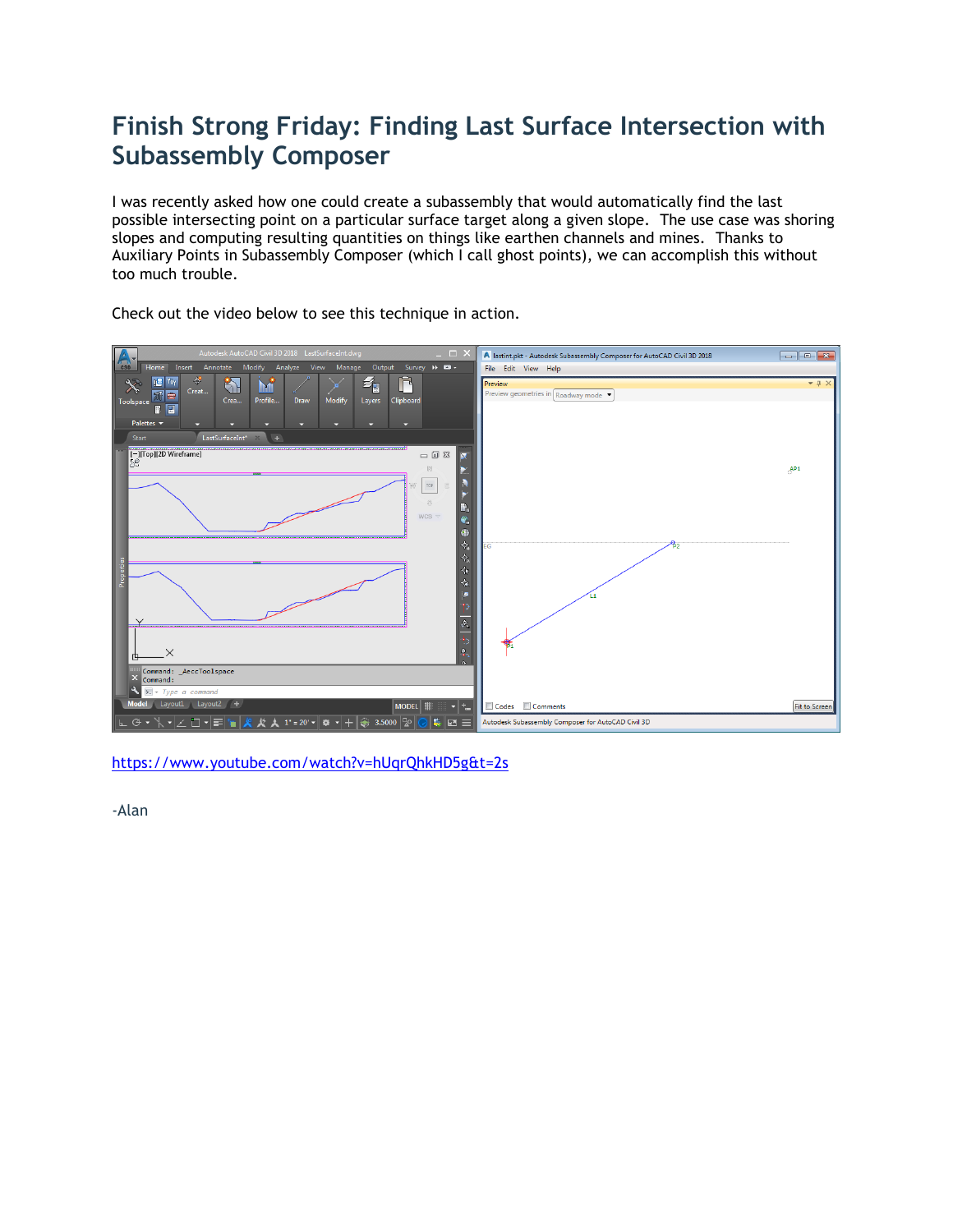# **Finish Strong Friday: Using Traverse Editor/Adjustment Tools on Connecting Traverse**

We've seen several iterations of a traverse editor over the last several years starting back with the Cogo Editor. I'm confident that the product team will continue to expand the Traverse Editor and Traverse Adjustment tools over time, but I doubt you'll see any more major interface overhauls any time soon as the current platform has been solid.

Today, I wanted to show a workflow using these tools to analyze a closed-connecting traverse. Thanks to the updated Traverse Adjustment functionality, we can run closure checks and angular balancing on these types of traverses (in addition to classical loop traverses).

| Traverse source:                                                 |                              |            |                       |                        |                     | Start point:           |                      | End point:          |                      | Point of closure:  |                  |          |
|------------------------------------------------------------------|------------------------------|------------|-----------------------|------------------------|---------------------|------------------------|----------------------|---------------------|----------------------|--------------------|------------------|----------|
|                                                                  | Select                       |            |                       |                        | 190                 |                        |                      | 200                 |                      | 188                |                  |          |
|                                                                  |                              |            |                       |                        |                     |                        | $\ddot{\phantom{1}}$ |                     | $\ddot{\phantom{a}}$ |                    | $\mathbf{m}$     |          |
| D:\My Stuff\Civil Immersion Blog\C3D Traverse Editor\survey.trv2 |                              |            |                       |                        |                     | Angular balance        |                      | Observed direction: |                      | Closure direction: |                  |          |
|                                                                  |                              |            |                       |                        |                     |                        |                      | 200185              | $\ddot{\phantom{a}}$ | 188185             | $\mathbf{m}$     |          |
| Closure summary                                                  |                              |            |                       |                        |                     |                        |                      |                     |                      |                    |                  |          |
| Name                                                             | Precision                    |            | <b>Error Distance</b> | <b>Error Direction</b> | Angular Misclosure  |                        | Area                 | <b>Perimeter</b>    |                      |                    |                  |          |
| Input                                                            | 80245.1028                   | 0.15'      |                       | S 16°13'45" W          | $0^{\circ}$ 00' 08" | N/A                    |                      | 11769.73'           |                      |                    |                  |          |
| Angular                                                          | 80210.9918                   | 0.15'      |                       | S 2°20'37" W           | $0^{\circ}$ 00' 08" | N/A                    |                      | 11769.73'           |                      |                    |                  |          |
| Compass                                                          | Infinity                     | 0.00'      | s                     |                        | 0° 00' 08"          | N/A                    |                      | 11769.71'           |                      |                    |                  |          |
|                                                                  | Available adjustment methods |            |                       |                        |                     |                        |                      |                     |                      |                    |                  |          |
| Side                                                             | Method                       | Occupied   | <b>Endina</b>         | Northing               | Easting             | Bearing                | <b>Distance</b>      | ΔX                  | ΔY                   | <b>Angle</b>       | <b>ADistance</b> |          |
| 1 Point                                                          | Input                        |            | 1509817.07            | 775601.3190            | 1509817.07          |                        |                      |                     |                      |                    |                  |          |
| 2 Point                                                          | Input                        | 1509817.07 | 1509930.32            | 774050.2660            | 1509930.32          | S 4°10'34" E           | 1555.18*             |                     |                      |                    |                  | $\equiv$ |
| 3 Line                                                           | Input                        | 1509930.32 | 1511289.13            | 773656.1521            | 1511289.13          | S 73°49'32" E 1414.81' |                      |                     |                      |                    |                  |          |
|                                                                  | Angular                      |            | 1509930.32 1511289.13 | 773656.1574            | 1511289.13          | S 73°49'33" E 1414.81' |                      | 0.0015'             | 0.0053'              | 0° 00' 01"         | 0.00'            |          |
|                                                                  | Compass                      | 1509930.32 | 1511289.13            | 773656.1398            | 1511289.13          | S 73°49'30" E 1414.82' |                      | $-0.0007$           | -0.0176'             | -0° 00' 02"        | 0.00'            |          |
| 4 Line                                                           | Input                        | 1511289.13 | 1510078.81            | 772744.4870            | 1510078.81          | S 53°0'41" W 1515.26'  |                      |                     |                      |                    |                  |          |
|                                                                  | Angular                      | 1511289.13 | 1510078.81            | 772744.4828            | 1510078.81          | S 53°0'39" W 1515.26'  |                      | 0.0087              | $-0.0042$            | 0° 00' 02"         | 0.00'            |          |
|                                                                  | Compass                      | 1511289.13 | 1510078.81            | 772744.4463            | 1510078.81          | S 53°0'37" W 1515.27"  |                      | $-0.0015'$          | $-0.0365$            | 0° 00' 02"         | 0.01'            |          |
| 5 Line                                                           | Input                        |            | 1510078.81 1511736.64 | 773196.6195            | 1511736.64          | N 74°44'42" E 1718.38' |                      |                     |                      |                    |                  |          |

Check out the video below to see this workflow in action.

<https://www.youtube.com/watch?v=XrF29Zqeryo>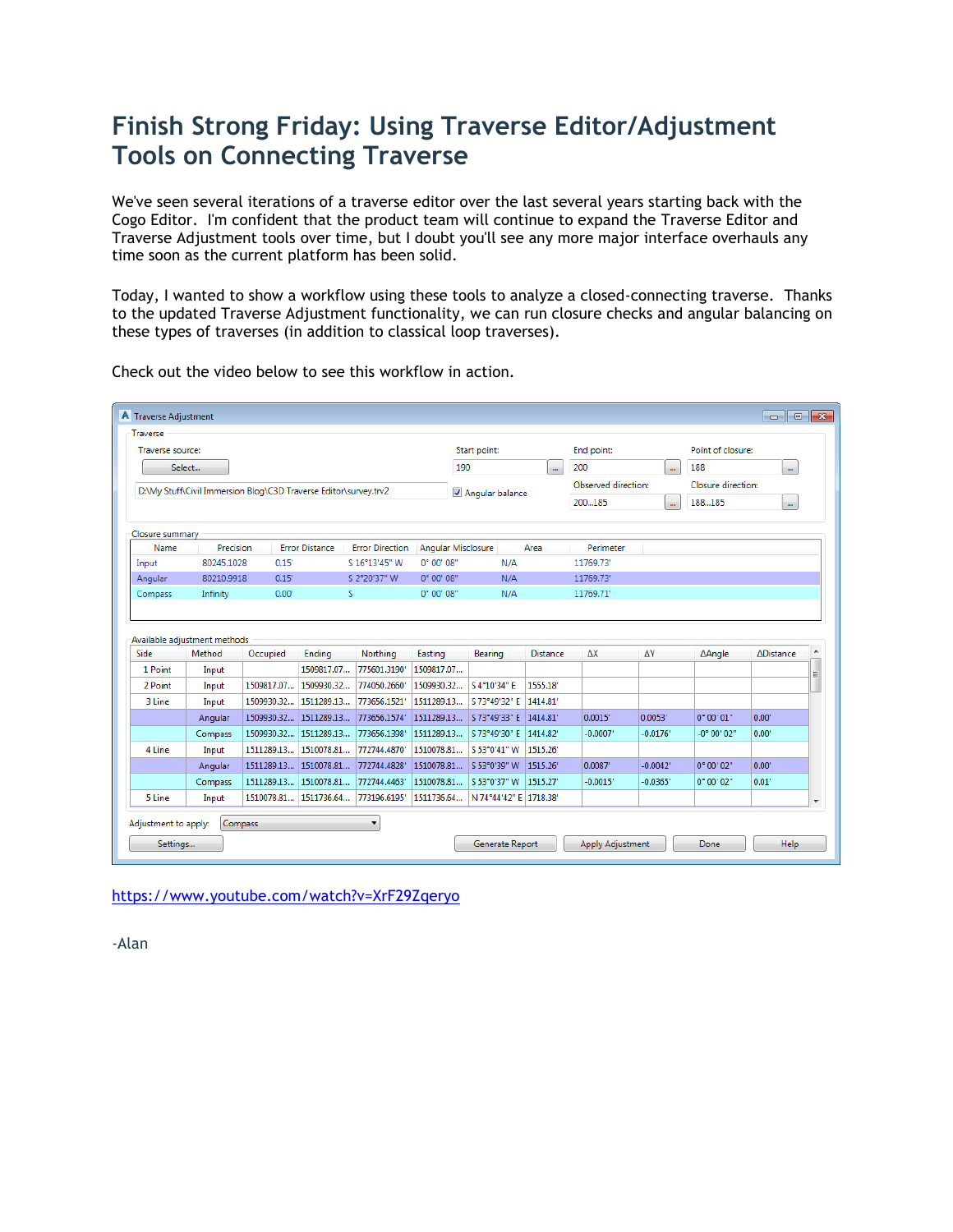# **Finish Strong Friday: Using "Mapcheck" for Record Survey and Plat Analysis**

Civil 3D gives us several methods for analyzing and adjusting survey, parcel, and plat data. There are times however, when our record/plat data isn't as clean as we would like or we would like to analyze several possible property boundary scenarios without creating lots of parcels and polygons. In these cases, the Mapcheck tool in Civil 3D may be just what you need.

Check out the video below to see some workflows where the Mapcheck command could come in handy.



<https://www.youtube.com/watch?v=Zq3UY7eN2YI&t=6s>